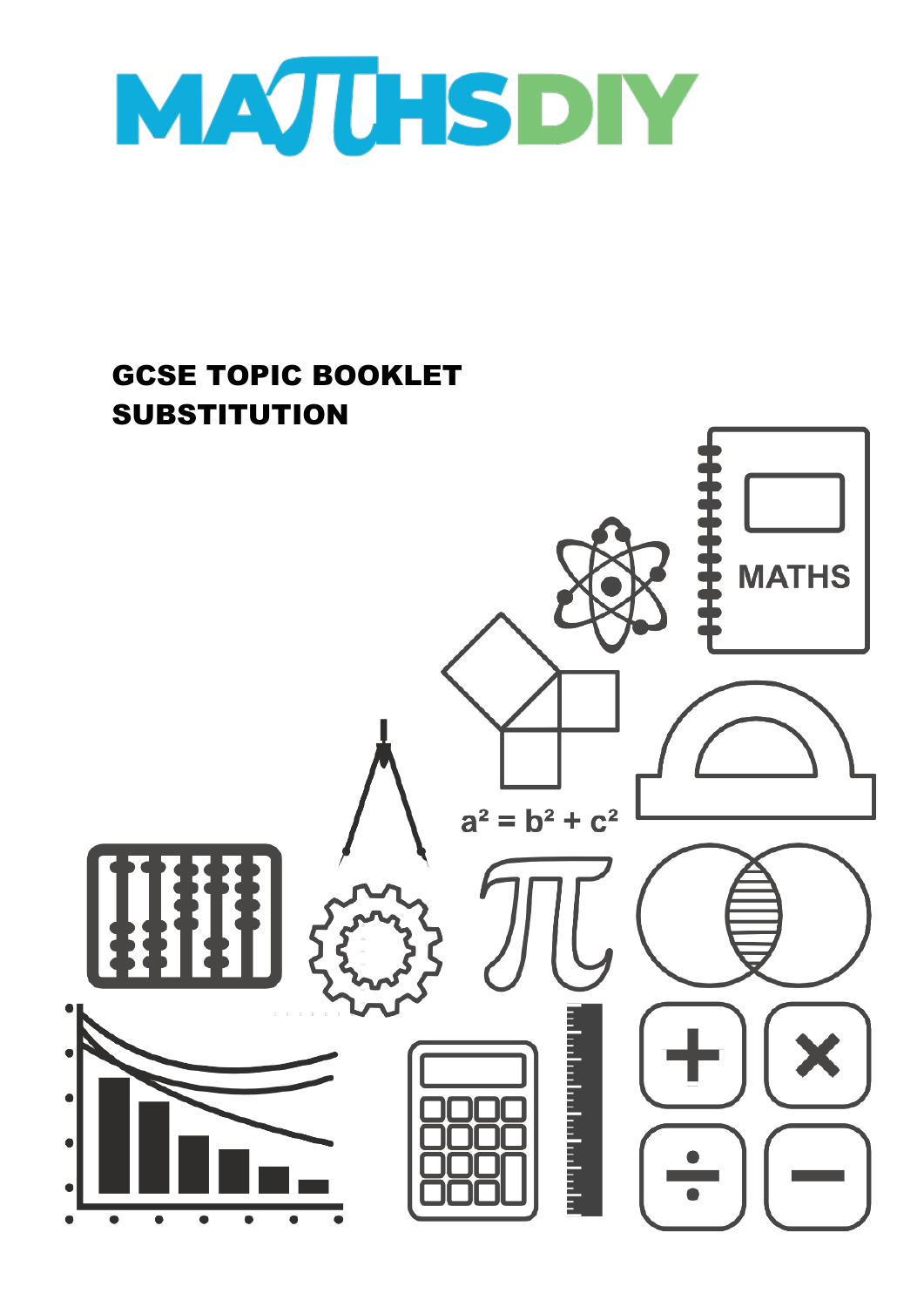| <b>MAJUHSDIY</b> | 1. | Find the value of $3x + 5y$ when $x = 4$ and $y = -6$ .    |     |
|------------------|----|------------------------------------------------------------|-----|
|                  | 2. | Find the value of $5x + 4y$ when $x = -3$ and $y = -2$ .   | (2) |
|                  | 3. | What is the value of $4a - 6b$ when $a = -5$ and $b = 2$ ? | (2) |
|                  | 4. | What is the value of $5a + 3b$ when $a = 2$ and $b = -4$ ? | (2) |
|                  |    |                                                            | (2) |
|                  | 5. | What is the value of $6d - 7e$ when $d = -3$ and $e = 2$ ? |     |
|                  | 6. | Find the value of $4c - 3d$ when $c = -2$ and $d = 6$ .    | (2) |
|                  |    |                                                            |     |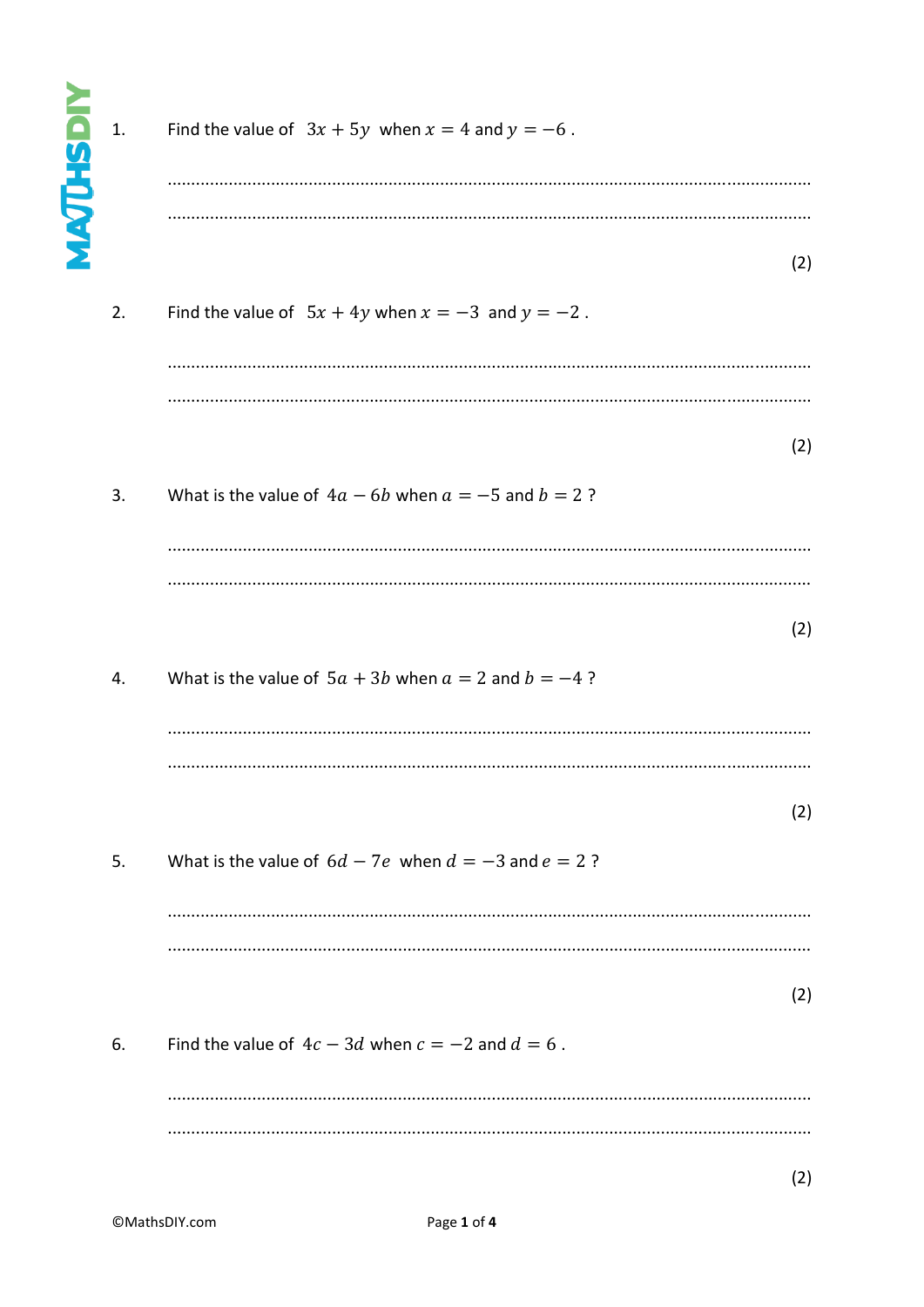| <b>MAJUHSDIY</b> | 7.  | Find the value of $2a + 5b - 6c$ when $a = 2$ and $b = 4$ and $c = \frac{1}{3}$ . |     |
|------------------|-----|-----------------------------------------------------------------------------------|-----|
|                  | 8.  | Find the value of $3a - b + 4c$ when $a = 3$ and $b = -1$ and $c = \frac{1}{2}$ . | (2) |
|                  | 9.  | Find the value of $p - 2q - 6r$ when $p = 2$ and $q = 4$ and $r = \frac{1}{2}$ .  | (2) |
|                  | 10. | Find the value of $x - y - 4z$ when $x = 9$ and $y = 3$ and $z = \frac{1}{2}$ .   | (2) |
|                  | 11. | Find the value of $x^2 - 2y$ when $x = 9$ and $y = 3$ .                           | (2) |
|                  | 12. | Find the value of $4x^3$ when $x = -2$ .                                          | (2) |
|                  |     | ©MathsDIY.com<br>Page 2 of 4                                                      | (2) |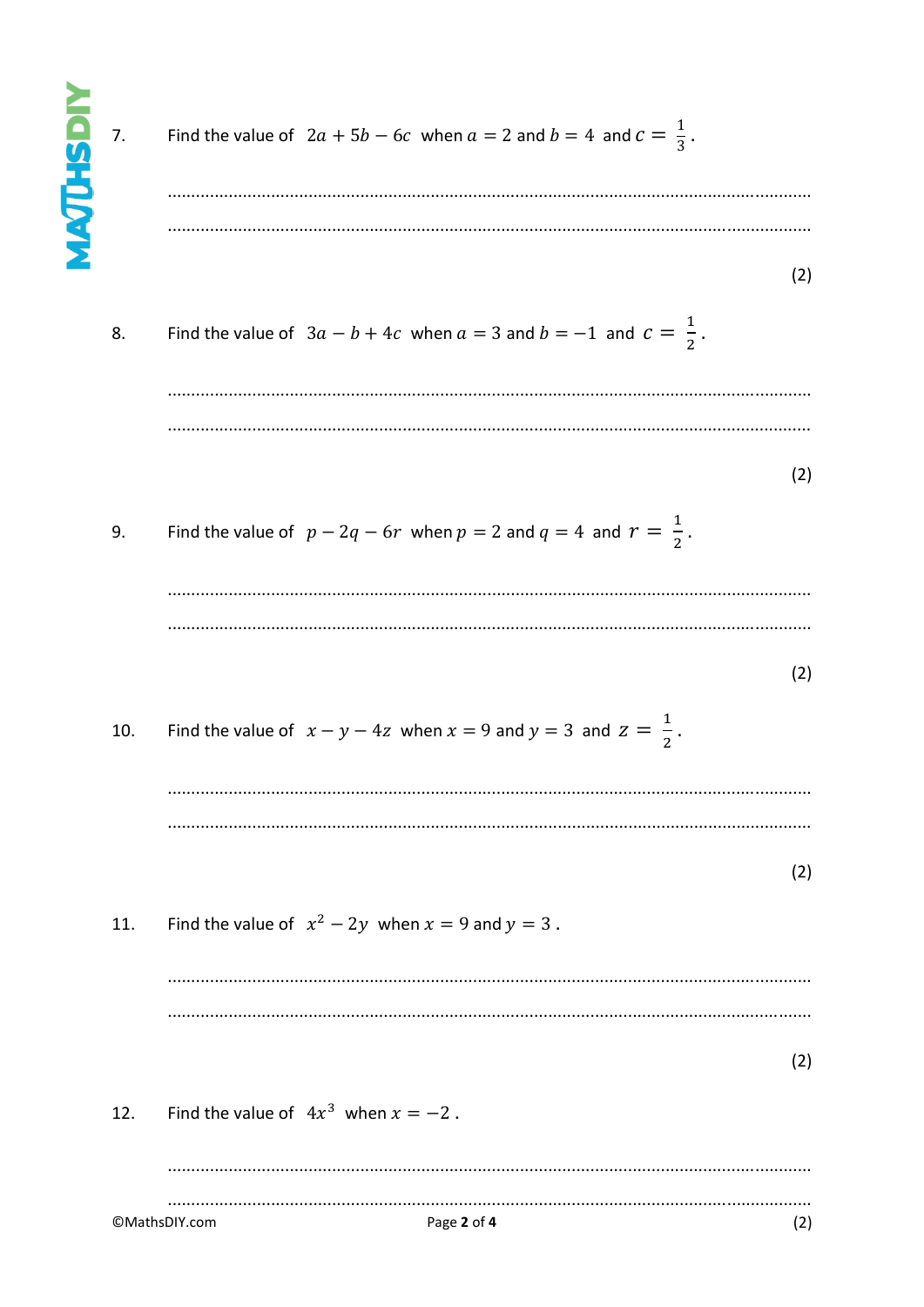Find the value of  $2(a - 5b) - c$  when  $a = 3$  and  $b = 2$  and  $c = 4$ . 13.

- $(2)$
- Find the value of  $a^2-b^2+3c$  when  $a=3$  and  $b=-1$  and  $c=\frac{1}{2}$ . 14.

 $(2)$ 

- Given that  $a = -6$  and  $b = 3$  and  $c = 4$ , find the value of each of the following 15. expressions.
	- $\frac{a^2}{4}-a$  $a)$

 $(2)$ 

 $2b^3$  $b)$ 

 $(2)$ 

 $\frac{8.5a+b}{c}$  $c)$